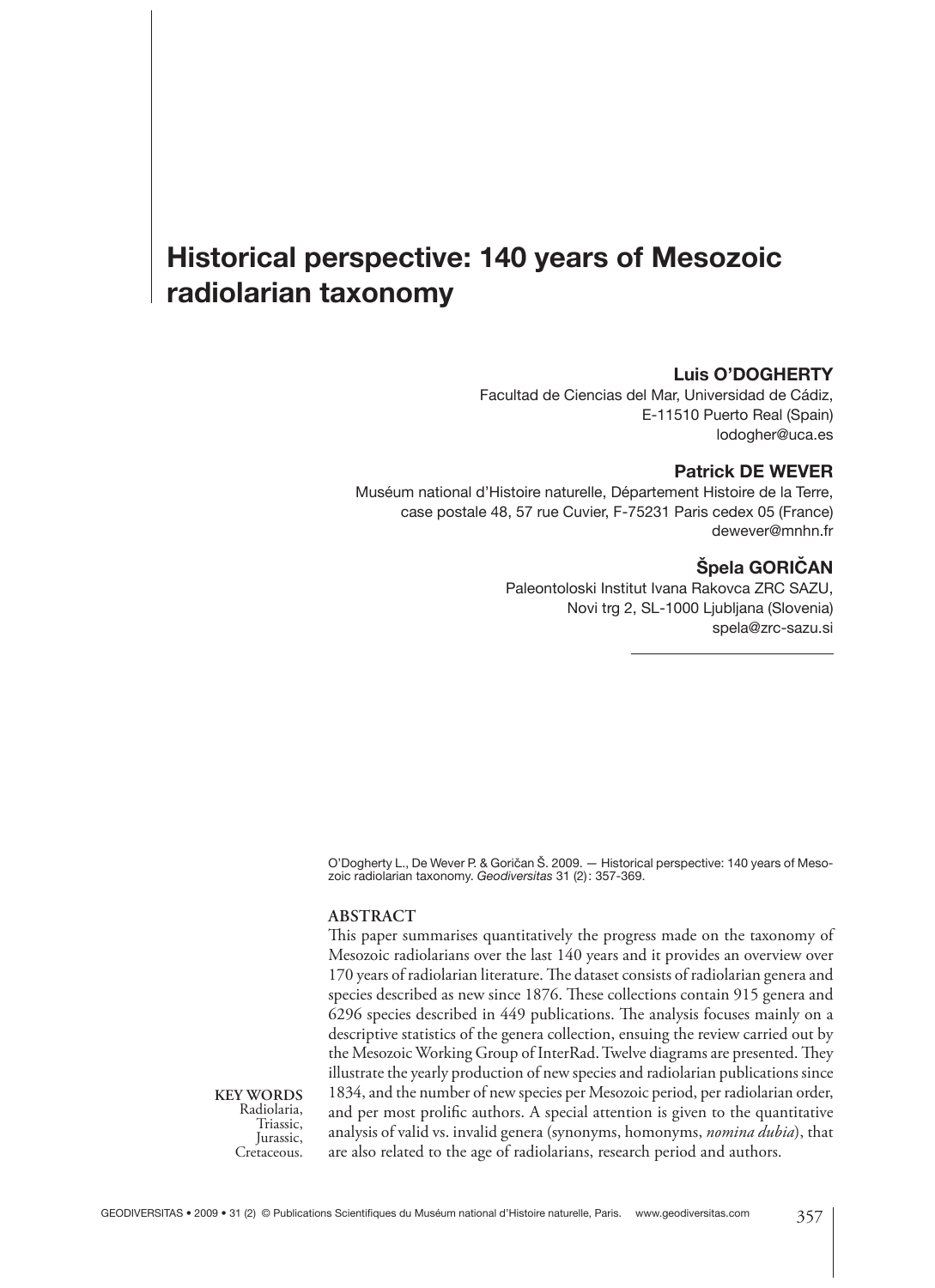### **RÉSUMÉ**

*Perspective historique : 140 ans de taxonomie des radio laires mésozoïques.* Cer article résume 140 ans de taxonomie des radiolaires et 170 ans de bibliographie sur ces mêmes organismes. Le jeu de données concerne tous les genres et espèces de radiolaires décrits comme nouveaux depuis 1876 soit 915 noms de genres et 6296 espèces décrits dans 449 publications. L'analyse a été focalisée sur les genres, en cohérence avec le travail mené par le groupe de travail Mésozoïque d'InterRad. Douze diagrammes illustrent les résultats. Ils représentent la production annuelle de nouvelles espèces, le nombre de publications depuis 1834, le nombre de nouvelles espèces par période du Mésozoïque, par ordre de radiolaires, et par auteur. Une attention particulière a été portée sur les noms de genres valides/invalides (synonymes, homonymes, *nomina dubia*), en fonction des âges, des époques d'étude et des auteurs.

#### **MOTS CLÉS** Radiolaires, Trias, Jurassique, Crétacé.

## INTRODUCTION

Study of radiolarians is relatively recent. The first account of a living radiolarian dates from 1834 when Meyen described the first colonial radiolarian from the China Sea. Ehrenberg described the first fossil in 1838 from the Eocene-Oligocene of Barbados. Haeckel first used the informal word "radiolarians" in 1860. Our knowledge made a significant jump in 1881 and 1887 when he published an extensive description of living and fossil radiolarians in the Report of the H.M.S. *Challenger* expedition. More than 1200 genera and 2790 species were introduced. His classification was based on the geometry of the shell, the number of segments or the concentric shells, the presence of latticed or spongy shells, the presence or absence of a terminal aperture. Haeckel himself admitted in 1887 the artificial character of his taxonomic classification, but his classification system remained in use until very recently although criticised by many authors as early as 1889 (Bütschli). The first modern revision of Haeckel's classification was done by Campbell (1954) but his effort resulted in further complication than clarity. Applying mechanically the guidelines of the *International Code of Zoological Nomenclature* (ICZN 1999) he designated type species for all radiolarian genera that were described by Haeckel on the basis of Cenozoic specimens. Unfortunately, many of these

type species had never been illustrated by Haeckel, or had been previously described by Rüst (1885, 1888, 1892, 1898) from thin sections of Mesozoic rocks, and named following Haeckelian taxonomy. Thus, Campbell made many genera unrecognisable or changed completely the meaning of some of Haeckel's genera and families. Several radiolarists recognised these great defects of Campbell's work and tried, without success, to have it placed in the Official Index of Rejected Works in Zoology. The Haeckelian system had a two-sided effect on the development of the understanding of radiolarians. On the positive side, it has provided a comprehensive, simple, geometric framework within which to record most of the radiolarians encountered in all the sedimentary record. On the negative side this purely geometric classification inhibited for a long time the development of any alternative, probably more natural system. A recent proposition has been made by Dumitrica using the inner structure which has been exposed in De Wever *et al.* (2001).

Calcareous plankton such as foraminifers and coccoliths are far more abundant and widespread in sedimentary rocks than siliceous microfossils. They were thus preferred by micropaleontologists in the early 1960s. Three decades later, our knowledge is such that radiolarians are useful tools for stratigraphic studies, paleobiology, and palaeoenvironmental reconstructions. Therefore a need rose at the end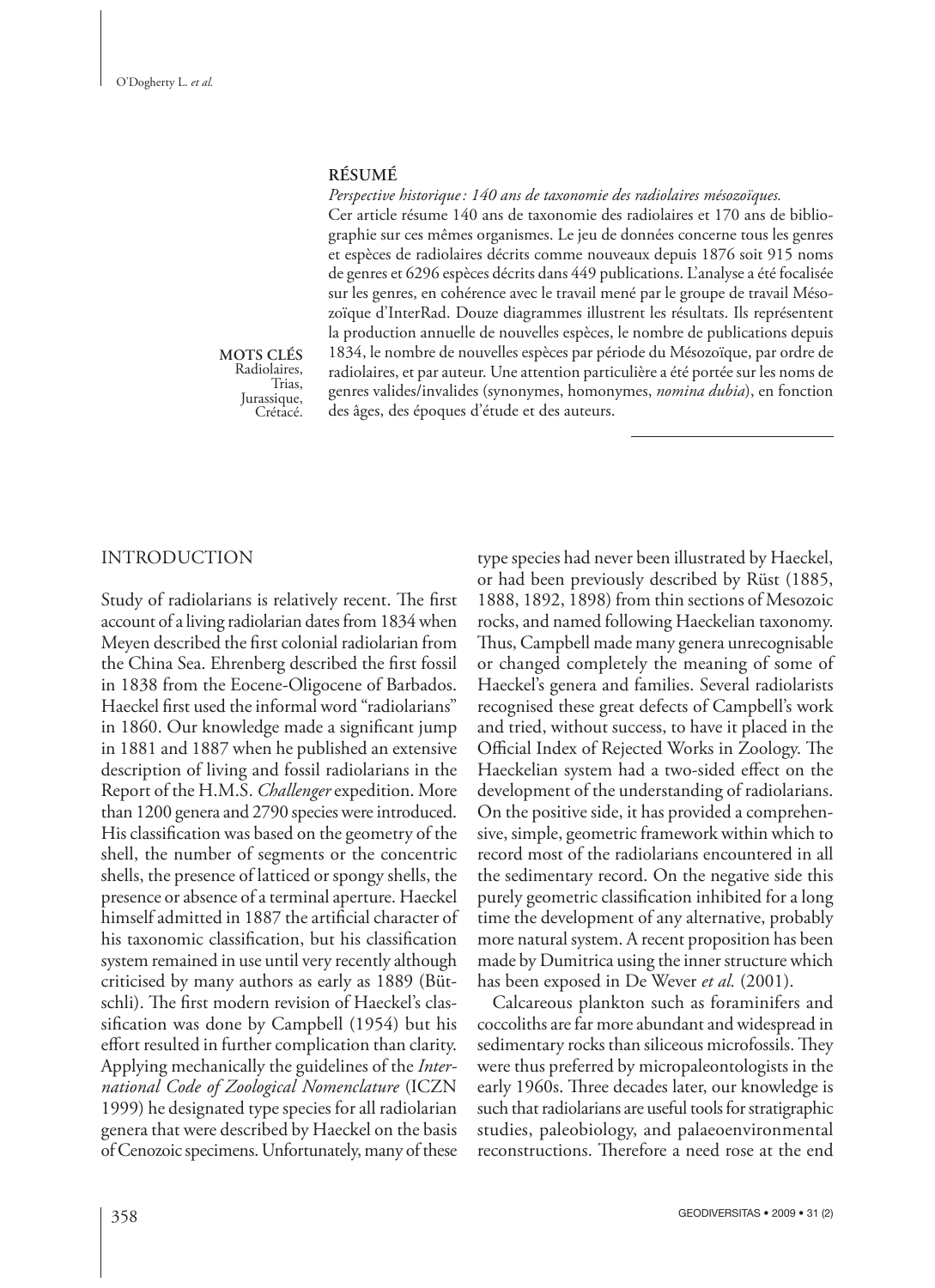

Fig. 1. - New species of Mesozoic radiolarians published between 1867 and 2008.

of the 20th century to work out a comprehensive synthesis including a general review at the family level (De Wever *et al.* 2001). Following this stage we felt the need to synthesise the information of the stratigraphic range still at the family level (De Wever *et al.* 2003, 2006). Having, in the present work, revised all the Mesozoic genera, it is now interesting to have a look at the general evolution of Mesozoic radiolarian studies since the beginning.

## MESOZOIC SPECIES

The complete dataset of generic and species names being unavailable, a taxonomic review for the whole Mesozoic was not possible up to now. With the present work we are able to present the distribution of data after the information given in the original species description. The data analyzed come from the master list of Mesozoic species prepared by O'Dogherty (2009, this volume) and encompass the period between 1867 and 2008.

For a long time it was thought that the German author Zittel  $(1876)$  was the first to report a Mesozoic radio larian: the Cretaceous species *Dictyomitra multicostata* Zittel, 1876*.* However Dumitrica & De Wever (1991) discovered that, paradoxically, the first Mesozoic radiolarian species was in fact

described some years earlier by Karrer (1867) but erroneously attributed to a benthic Foraminifera (*Lagena dianae* Karrer, 1867). During the two last decades of the 19th century and the first half of the 20th, the research on Mesozoic radiolarians experienced a prolific period. Unfortunately the foundation of a true Mesozoic radiolarian stratigraphy and taxonomy were established much later.

As previously stressed by De Wever (1997) and De Wever *et al.* (1994, 2001) the history of research on radiolarians can be divided in two main stages (*discovering* and *recovering*) separated by a quiet interval of abandon of researches.

The Figure 1 shows the distribution of newly described Mesozoic species throughout time. It is clearly observed a bimodal distribution between 1867-1959 and 1960-2008. The recovery stage starts with the applications of the Scanning Electron Microscope (SEM) to the study of radiolarians in the 1970s, when it became clear that the taxonomic system of Mesozoic radiolarians would have to be reconsidered. Simultaneously, the first edition of the *International Code of Zoological Nomenclature*  was published in 1961. At the same time a new international venture in oceanographic exploration began with the first international scientific ocean drilling program: the Deep Sea Drilling Project (DSDP). Between August and September 1968,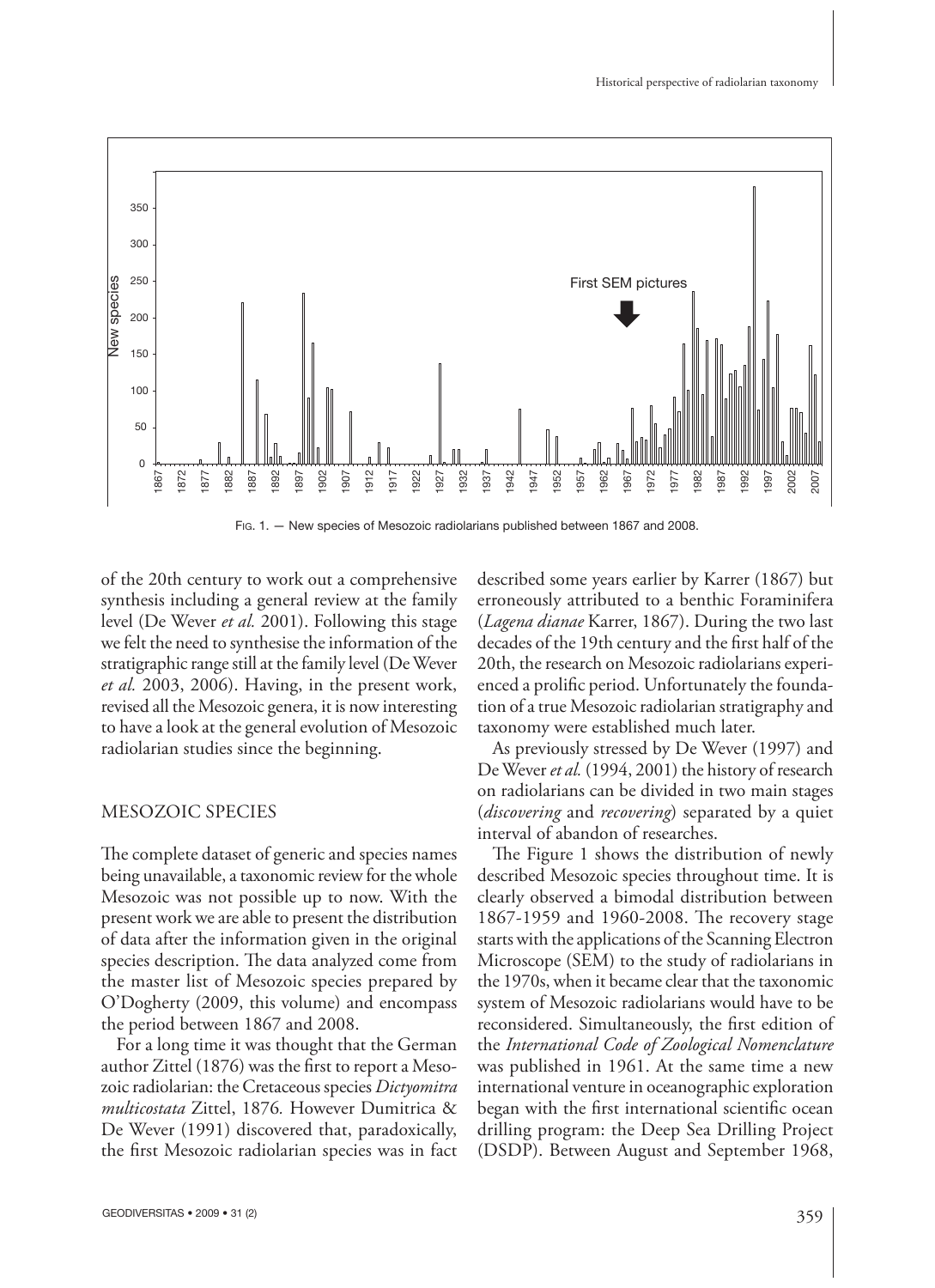O'Dogherty L. *et al.*



FIG. 2. - Area diagram showing the distribution of papers published on radiolarians (6100 publications) with indication of Mesozoic (2333 publications) between 1834 and 2008.

the Leg 1 of the D/V *Glomar Challenger* was coring sediments from which the first Mesozoic (Pessagno 1969) and Cenozoic radiolarians (Riedel & Hays 1968) were reported.

Similarly, a bimodal distribution is also observed in the history of published papers concerning radiolarians (Fig. 2). The history of discoveries on radiolarians tends to point out the main inputs in the knowledge of the radiolarians. They deal with the impact of research. Another scope is to have a look on the number of publications which refer more to the efforts of a community and somehow also to the efficiency of research. Our review dealt with the 6100 papers published from 1834 up to winter 2008, that is to say more than 170 years of research.

Publications on radiolarians began in the first part of the 19th century. One of the earliest papers was that of Meyen in 1834 describing low-latitude Cenozoic radiolarians from the Atlantic Ocean. Papers dealing with Mesozoic appeared in the later part of the 19th century. Zittel (1876) described the first Cretaceous genera and species from northern Germany. The study of Mediterranean Mesozoic radio larians began some years later with Pantanelli (1880) who first described some species from Tuscany (Italy). Soon after, Rüst (1885, 1889) and

Parona (1890) described and illustrated numerous Neocomian species from different Alpine locations in Italy, Switzerland and Austria.

Interests of early researchers were not confined to radiolarians but dealt with all fossil groups and Recent micro-organisms. Several monographs concerning Radiolaria were published during the late 19th century. The most extensive was that by Haeckel (1887) documenting the specimens collected during the voyage of H.M.S. *Challenger* (1873 to 1876). At that time, research was mainly carried out by men of independent means who, judging by the volume of work produced, regarded their studies with great enthusiasm.

Although the early scientists did not have the technology to recover the specimens as free elements, to record them or store the data as efficiently as present workers, the value of these early works should not be underestimated. In many cases, it is easier to improve an established work than to initiate it. As said elsewhere, these early studies were mainly done on thin-sections preparations, which only allow to describe part of the entire shape.

Prior to the development or availability of adequate photographic techniques, many of the earlier illustrations were hand-drawn and without any scale.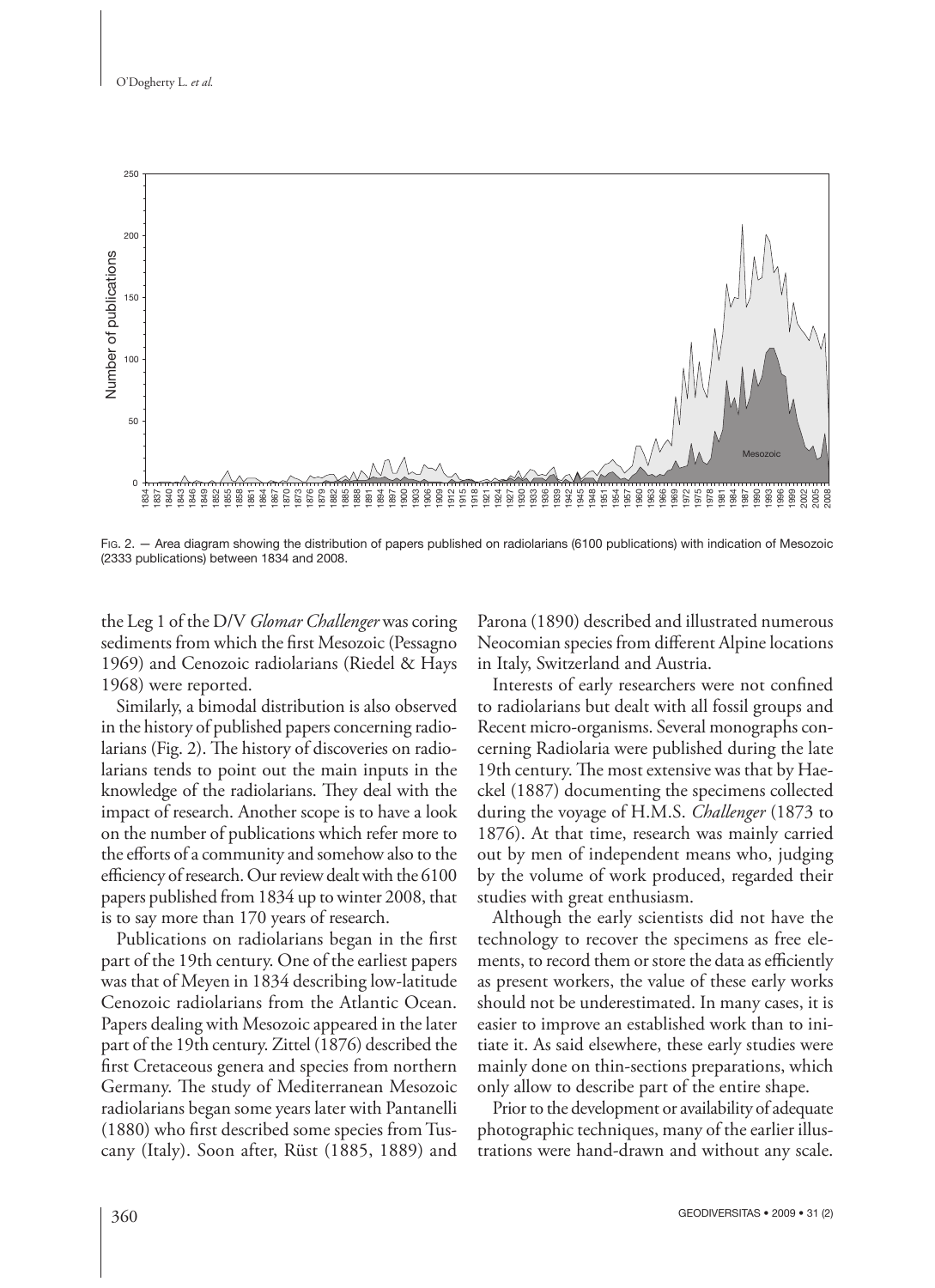Even so, drawings are still valuable now, as they have the advantage of emphasising morphological features considered important which may not be noticed on a photographic illustration. An excellent more recent example of the use of hand-drawn illustrations is a paper published by Dumitrica in 1970 or the 465 drawings of radiolarians to illustrate families in the book published in 2001 by De Wever *et al.*

International communication was weak during the early years of radiolarian study and there was no international rules to regulate the way of creating new names (the first edition of the *International Code of Zoological Nomenclature* appeared only in 1961). Many species were described and, more importantly, named by two or more different authors with, as a result, taxonomic confusion. Such problems were only recently resolved and taxonomic clarity also is the main goal of the present work.

The Haeckel's monumental work on the *Challenger* material represented a period of discovery. It was followed by a period of depletion, mainly corresponding with the First World War, up the end of the Second World War. With the advent of the use of microfossils for oil exploration, around the mid 20th century, more people became interested in micropaleontology and this is reflected in the number of publications concerned with Radiolaria (see Fig. 2).

By the early 1970s, the international programme of ocean drilling (DSDP) provided a new impetus reinforced by the wide availability of the scanning electron microscope which made study of microfossil morphology easier and more complete. Indeed, in 1968, the first voyage of the *Glomar Challenger* for the Deep Sea Drilling Project (Leg 1) marked the start of an extensive exploration programme of the ocean basins and margins for purely scientific reasons. This programme has made available for study numerous sections which were previously inaccessible. The organization of the DSDP/ODP/ IODP projects, and the co-operation of different nations, has resulted in a large inter- and multidisciplinary dataset in such fields as sedimentology, geochemistry and biostratigraphy. These data are available in a comprehensive, accessible form to non-specialists of these disciplines. The integration

of this multi-disciplinary information provided a very good opportunity to constrain more accurately new interpretations.

Recorded occurrences of Mesozoic radiolarians both from DSDP/IPOD/ODP/IODP and landbased sections show that the distribution of these fossils is global on present geography and that they have been identified from a wide variety of host sediments. The bloom of their studies began in the 1980s. Their success is largely due to their unique ability to date the sediments associated with the basalts of the opening oceans. Therefore the number of publications increased up to a maximum of more than 100 publications per year. The flourishing period is between 1986 and 1997. More particularly four years (1992-1995) recorded the maximum of activity: reaching 100 and 109 publications in 1993 and 1994 respectively. Since then, the number of publications has decreased to reach the level of the 1970s, while the number of publications dealing with other eras seems to be more constant (around 80 to 100) since the 1970s. The reason of this decrease in Mesozoic research is uncertain but we can put forward two hypotheses. Firstly, the geological community may have lost its interest in radiolarians, because new spectacular discoveries are no more expected in this research field. The taxonomy is now considered to be relatively stable and the zonations for most of the Mesozoic are developed to a point that allows sufficiently precise radiolarian dating for general geological studies. Most siliceous sediments (in ophiolite complexes and others) have now been satisfactorily dated. This hypothesis, however, fails to explain why vast territories (e.g., the entire South America) remain largely unexplored (out of 2333 publications on Mesozoic radiolarians only 12 focus on South America). Secondly, the decrease in number of publications can be related to a general decrease of interest in paleontology by geologists who hope to replace it by geochemistry and geophysics. If such is the case, one can only predict a return to paleontology since it remains the cheapest, relatively rapid and certainly the most reliable way to obtain datings on rocks and sediments.

The history of Mesozoic research shows that the number of new species published during the 1st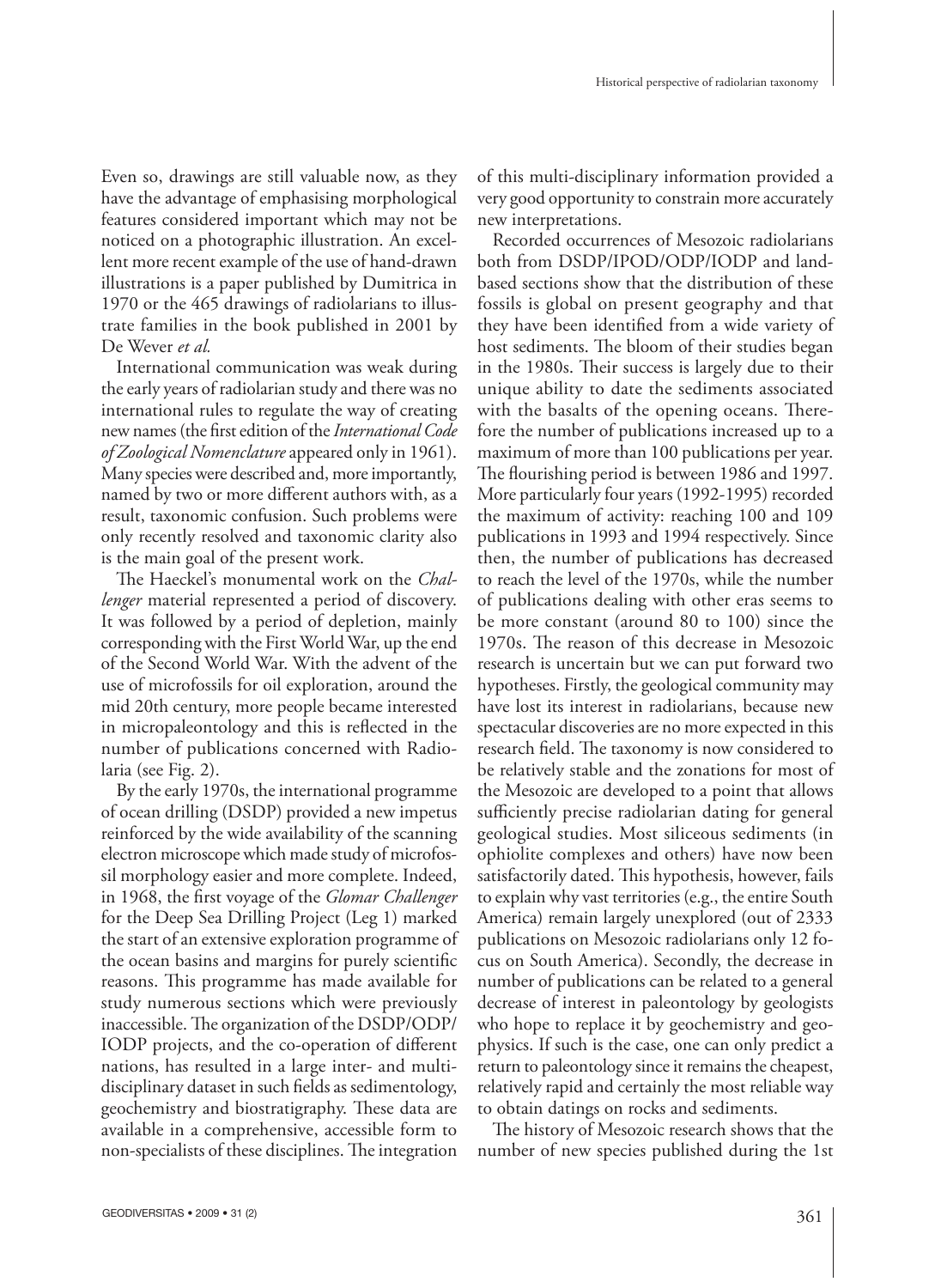

FIG. 3. — Pie diagram showing the number of new species across the two main historic stages of researches.



FIG.  $4. -$  Pie diagram showing distribution of new radiolarian species across the Mesozoic Periods.

stage of radiolarian research is significantly high (Fig. 3) according to modern standards, if one considers the constraints and difficulties of study at that time. These pioneering paleontological descriptions were based exclusively on observations with optical microscopes. The inadequacy of laboratory techniques, the imprecise age-assignment of many taxa, the artificial character of the taxonomy at the genus and family levels founded by Haeckel in 1887 and the use of Cenozoic genera for Mesozoic species led to an inaccurate taxonomic system. For a long time the Mesozoic taxonomy was based on the Haeckelian system of classification in the belief that radiolarians did not change very much over time. The way to biostratigraphic progress was only opened in 1970 with the discovering of the HF method to extract radiolarians (Dumitrica 1970, Pessagno & Newport 1972). This method enabled a detailed description of the radiolarian fauna isolated from hard siliceous rocks.

An account of all new species described across the main Periods of the Mesozoic (Fig. 4) clearly shows that they are not equally distributed. Moreover, the number of species for the Jurassic and Cretaceous is amplified by the large amount of taxa described during the 1st Period (1867-1958), most of which should be unfortunately considered as *nomina dubia*. As stressed before, during the first period of research the taxonomy was implemented upon thin sections, therefore the holotypes remain quite imprecise. Moreover, some are based on fragmentary material which amplifies the doubtful definition. Besides these negative conditions several original collections are nowadays difficult or impossible to retrieve.

Among the six radiolarian orders occurring in Paleozoic-Mesozoic deposits (De Wever *et al.* 2001), three were strongly affected at the Late Paleozoic crisis (Albaillellaria, Archaeospicularia and Latentefistularia). Only one order (Entactinaria) crossed clearly the event, and some rare representative of two (Nassellaria, Spumellaria) occured before this limit, but clearly increase in diversity after the crisis (De Wever *et al.* 2006). The analysis of species across main orders of radiolarians has shown (Fig. 5) that most of the Mesozoic species (about 93%) have been described either as Nassellarians or Spumellarians. The low number recorded for Entactinaria may be somewhat artificial due to the poor knowledge on the initial structure of most of them. As a matter of fact, many Mesozoic species are described from poorly preserved material or, in some cases of well-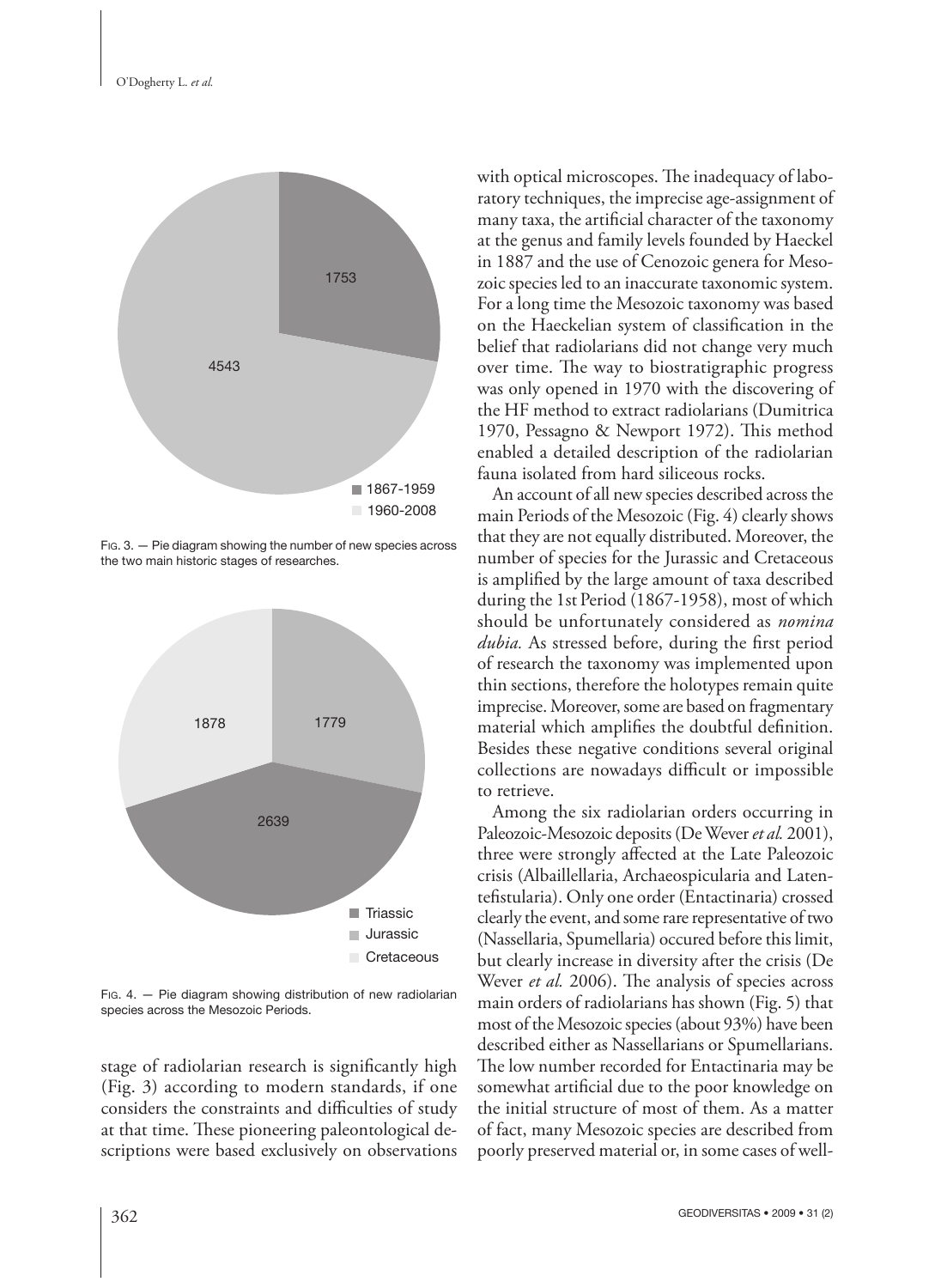

Fig. 5. - Pie diagram showing distribution of Mesozoic species across the main orders of radiolarians. Since the order's assignments are probably not accurate, this diagram is of weak meaning.

used for their descriptions.

# SPECIES AUTHORSHIP

More than 150 authors have contributed to the taxonomy of Mesozoic radiolarians, either creating new species or genera. The Figure 6 illustrates the authorship of new Mesozoic species during the first stage of research. The authorship in these years is localized in only few radiolarists but having a large scientific production. As stressed before, unfortunately most of these species should be considered as *nomina dubia* because their descriptions are based on thin sections. This impressive number reflects, in part, the influence of a Haeckelian taxonomy especially in earlier research on Jurassic-Cretaceous faunas prior to the application of SEM techniques. Another problem is that the species described during this period lack precise informations about the stratigraphic provenance or locality.

The distribution of Mesozoic species across their authorship for the second stage of research is plot-



FIG. 6. — Pie diagram showing distribution of Mesozoic species across their authorship for the 1st period of research (1867-1959). Number of species in brackets.



Fig. 7. - Pie diagram showing distribution of Mesozoic species across their authorship for the 2nd period of research (1960-2008). Number of species in brackets.

ted in Figure 7. In this diagram we have included those authors having authority on more than 45 genera against the rest of authors. That implies that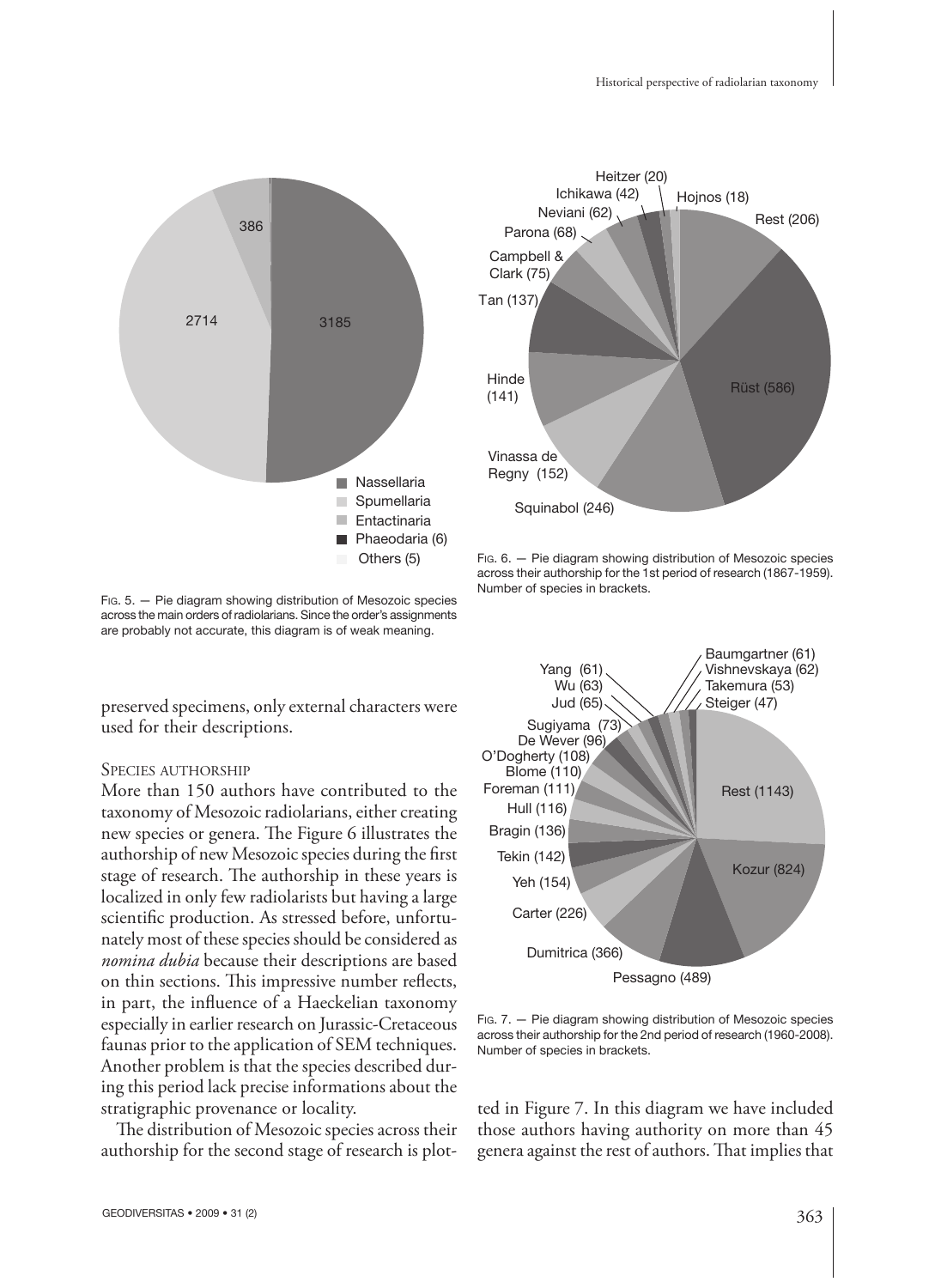|                                | <b>Mesozoic</b> | <b>Triassic</b> | Jurassic-<br><b>Cretaceous</b> | T/J survivors |
|--------------------------------|-----------------|-----------------|--------------------------------|---------------|
| Valid genera                   | 584             | 281             | 332                            | 29            |
| Nomina dubia                   | 136             | 14              | 128                            | 6             |
| Nomina dubia and homonyms      | 3               |                 | 3                              |               |
| Synonyms                       | 151             | 72              | 89                             | 10            |
| Synonyms and homonyms          | 4               |                 | 3                              |               |
| Homonyms (replaced)            | 24              | 10              | 14                             |               |
| Homonyms (not yet replaced)*   | 9               |                 | 9                              |               |
| Invalid                        | ο               |                 | ⌒                              |               |
| Invalid and synonyms           |                 |                 |                                |               |
| Invalid, synonyms and homonyms |                 |                 |                                |               |
| <b>Total</b>                   | 915             | 381             | 580                            | 46            |

TABLE 1. — Number of genera by current status category with indication of the number of survivors of the Triassic/Jurassic (T/J) boundary. \*, These homonyms are provisionally included in valid names in other chapters of this volume.



FIG. 8. — Pie diagram showing the percentage distribution of Mesozoic genera across their current taxonomic status.

¾ of the species are erected by 20 contributors of a whole of 150. However a more interesting aspect in the pie diagram is that ⅓ of the species were erected only by three authors during the second stage of research (Dumitrica, Kozur, Pessagno), which correspond with the main contributors at generic level too (see Fig. 12). One positive aspect of this achievement is that the basis of the Mesozoic

taxonomy (defining species and genera) follows homogeneous guidelines.

# MESOZOIC GENERA

Under the auspices of the International Association of Radiolarian Paleontologists (InterRad) the Mesozoic Working Group has carefully reviewed and reexamined the taxonomy of all available genera for the Mesozoic Era. The prime objective of their discussion was to agree on the systematics of genera and to achieve a taxonomic consensus of all contributors. The current status category of Mesozoic genera is summarized in Table 1 and it represents, in terms of numbers of taxa, the final result achieved by this revision.

The most interesting aspect in this table is the low number of genera crossing the Triassic-Jurassic boundary which reflects the significant change in morphologic patterns and faunal composition that occurred in the latest Triassic (Carter 1993; Carter & Hori 2005; Longridge *et al.* 2007). A similar pattern, however, is not found at the Jurassic-Cretaceous boundary, where the faunal assemblages do not display any perceptible change.

The distribution of Mesozoic genera across their current taxonomic status is presented in Figure 8 and summarizes the revision work settled by the Mesozoic Working Group through three years of intense collaborative research in Mesozoic genera.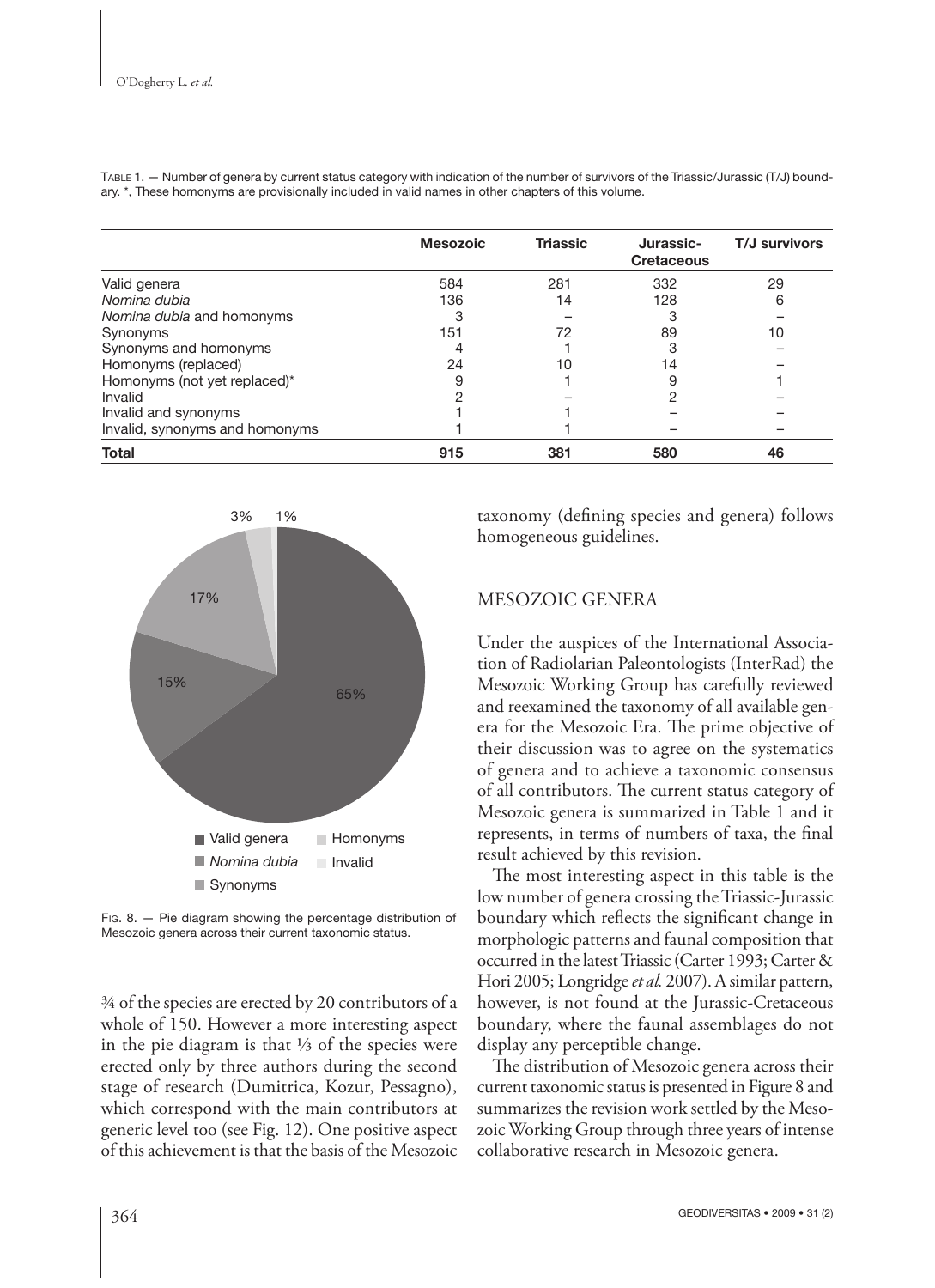#### *NOMINA DUBIA*

The pie diagram in Figure 9 shows the distribution of genera of doubtful application (*nomen dubium*) plotted according to the present catalogues (Triassic against Jurassic-Cretaceous). It is quite evident that the Triassic period is marked by a very low occurrence of *nomina dubia*.

The Triassic has only a few *nomina dubia* (four genera), because the taxonomy is developed exclusively during the 2nd period of researches, especially since 1970, with a good illustration of the type species for most genera.

The distribution of *nomina dubia* across the main periods of research is presented in Figure 10. A high percentage of *nomina dubia* are assignable to Haeckel during the 1st period of research, but mostly because of the way they were used by Rüst from 1885-1989. Rüst described 586 Mesozoic species following the artificial systematics created by Haeckel in his famous *Prodromus* (1881). In this way he defined numerous new species much earlier than Haeckel himself (1887) might have designated the type species to be included in his own genera. By this act, up to 55 Rüst's species are first reported to the syntypical genera of Haeckel. In the *Treatise on Invertebrate Paleontology*, Campbell (1954) subsequently designated and fixed the type species. This action created an exasperating nomenclatorial problem because the new species of Rüst (as well as the majority of species created by his contemporaries) were based on broadly defined holotypes and in most cases the illustrations are either fragmentary or lack important diagnostic features allowing a precise identification of the species. In short, many species are unrecognizable and their use as type species entails a considerable degree of uncertainty. Following the ICZN guidelines, and with the purpose to stop this endless confusion, the Mesozoic Working Group has treated all these taxa as *nomina dubia*.

Inexplicably, during the 2nd period, a substantial proliferation of *nomina dubia* is recorded in spite of the new extracting techniques developed in the 1970s (Dumitrica 1970). The majority of these taxa (up to 36 genera) were published by Tikhomirova (1975, 1983, 1986, 1987a, b, 1989, 1990) based on extremely poor thin section photographic images.



FIG. 9. — Pie diagram showing the distribution of *nomina dubia*.



FIG. 10. — Pie diagram showing the distribution of *nomina du*bia genera for the Mesozoic Era plotted by stages of radiolarian researches.

#### AUTHORSHIP OF GENERA AND SYNONYMS

The authorship of genera is distributed in the Mesozoic across 80 radiolarists, who have contributed with the creation of 915 new genera in 140 years of research. However a reduced group of only 20 authors have been in charge for 80% of authorship (see Figs 11; 12).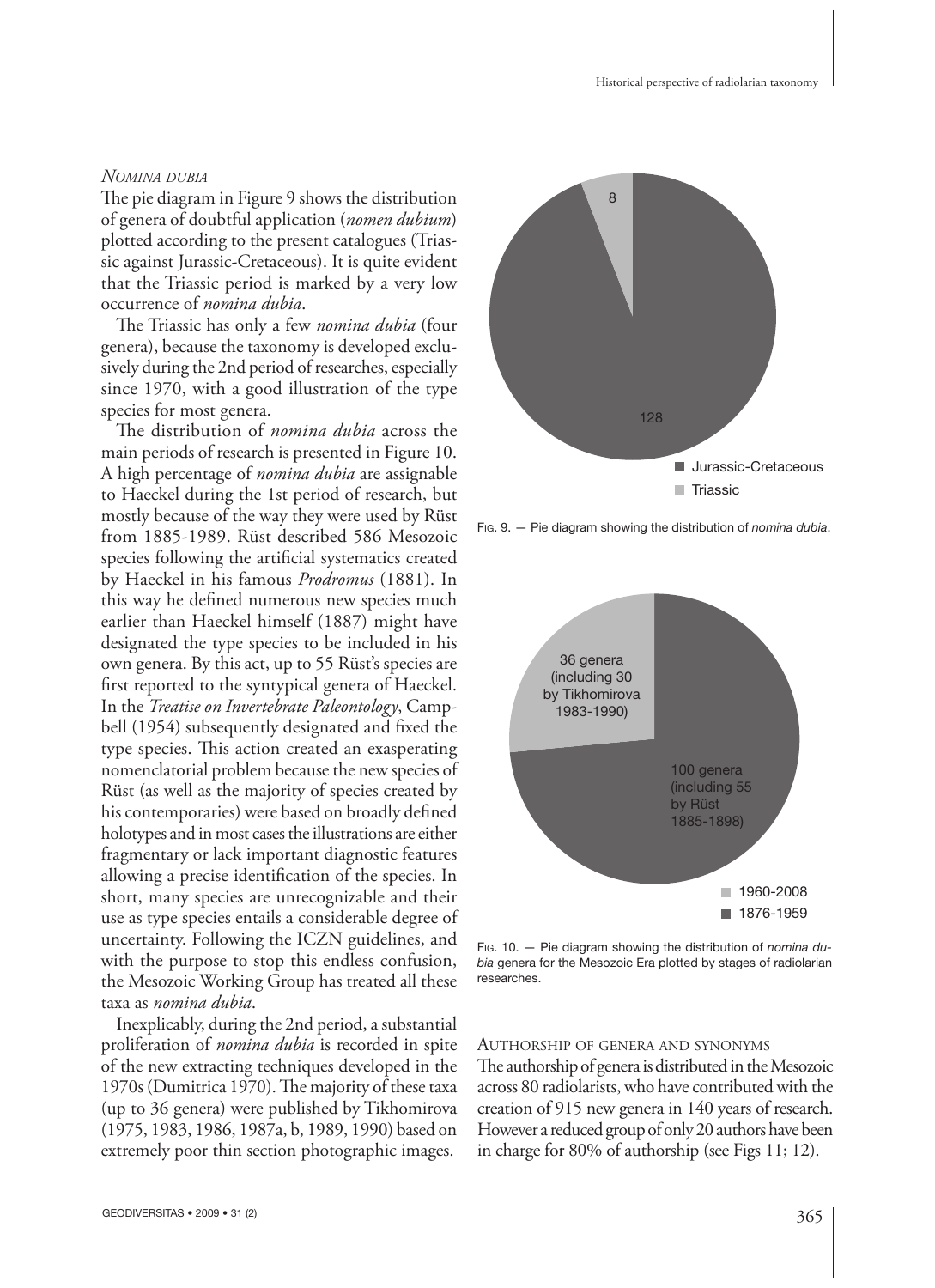

FIG. 11. — Bar diagram showing the distribution of invalid genera (mostly synonyms) for the Triassic period.

The genera revision project has shown that most synonyms were created since the explosion of modern research based on SEM studies. The systematic revision has declared 151 Mesozoic genera as synonyms with a similar number of synonyms in the Triassic (72) as in the Jurassic-Cretaceous period (89). Between 1867 and 1959 (prior to SEM), only eight cases of synonymy were recognized, whereas the number grows up to 145 for the second stage of research. The reason of this rapid increase in synonyms is very likely a consequence of a vast proliferation of new generic names in scattered publications in only two decades.

Undoubtedly the most prolific author in the Mesozoic has been Heinz W. Kozur, having the authority of 824 species, more than 200 genera and around 70 families. Figure 11 shows that Kozur has become the most prolific author for the Triassic, but also the most splitter, making an impressive number of synonyms.

The advantage of his taxonomic approach is a great number of illustrations providing detailed information on all observed combinations of morphologic characters defining the range of variability of species or genera (see for example the 14 different species of *Steigerispongus* described by Kozur & Mostler in 1996 from a single Longobardian sample).

For the Jurassic-Cretaceous Pessagno and coworkers are the most splitter team at species and generic levels. The highly-split taxonomy used by the aforementioned authors is based on slight morphologic differences that are generally too narrowly defined to be successfully applicable for stratigraphic correlations.

## CONCLUSIONS

Through the 1970s investigators have continued to replace parts of the artificial Haeckelian taxonomy by new genera and families reflecting in this way more natural phylogenetic relationships. This was only possible thanks to the application of radiolarians in the sedimentary successions with the basic purpose of age determination. Undoubtedly, the stratigraphic record has provided the only support on which the phylogenetic relationships are based (Riedel & Sanfilippo 1986; Sanfilippo &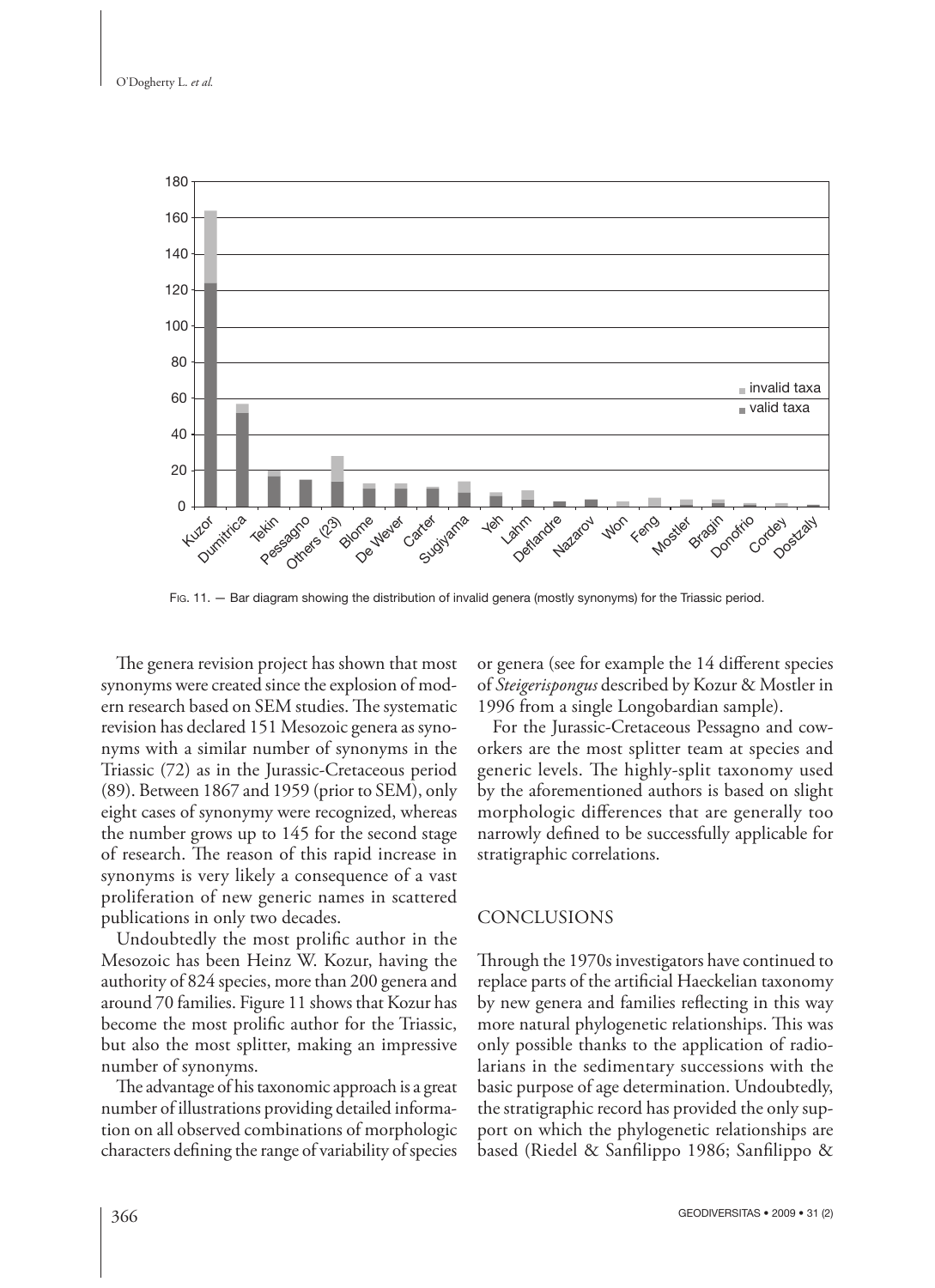

FIG. 12. — Bar diagram showing the distribution of synonymous genera for the Jurassic-Cretaceous period.

Riedel 1992; Dumitrica & Dumitrica-Jud 1995; Dumitrica & Hungerbühler 2007). In this manner the taxonomy has become more natural and as a consequence, a finer stratigraphic resolution has been attained (Baumgartner 1984; Pessagno *et al.* 1987; Jud 1994; Goričan 1994; O'Dogherty 1994; Baumgartner *et al.* 1995; Carter *et al*. 1998; Gorican *et al.* 2006).

An important goal attained by the Mesozoic revision of genera is to declare a large number of generic names as *nomina dubia*, because these genera inevitably have poorly defined type species. This line of reasoning led us to reject most of the Haeckel's generic names that were so far often used for the Mesozoic. We believe that by choosing recently described genera (or even by erecting new generic names) radiolarian taxonomy is better accommodated to the needs of future research, which will be preferentially oriented in phylogeny and high-resolution biochronology. The principal advantage of this course of action is that subsequent generations of authors will have a standard of reference for the type species.

#### **Acknowledgements**

We thank Taniel Danelian (University of Lille, France) for his comments on this manuscript. This study forms part of the results obtained in Research Projects: CGL2005-02500, financed by the DGI (Dirección General de Investigación, Spain), and by the RNM-208 Research Groups, Junta de Andalucía, Spain). Part of funding for this work was provided by research project of the Muséum national d'Histoire naturelle, Paris, who financed several-month fellowships to L. O'Dogherty and Š. Goričan, thus enabling joint work with P. De Wever in Paris.

## REFERENCES

- BAUMGARTNER P.O. 1984. A Middle Jurassic-Early Cretaceous low latitude radiolarian zonation based on unitary associations and age of Tethyan radiolarites. *Eclogae Geologicae Helvetiae* 77 (3): 729-841.
- BAUMGARTNER P. O., O'DOGHERTY L., GORIČAN Š., URQUHART E., PILLEVUIT A. & DE WEVER P. 1995. — Middle Jurassic to Lower Cretaceous Radiolaria of Tethys: occurrences, systematics, biochronology.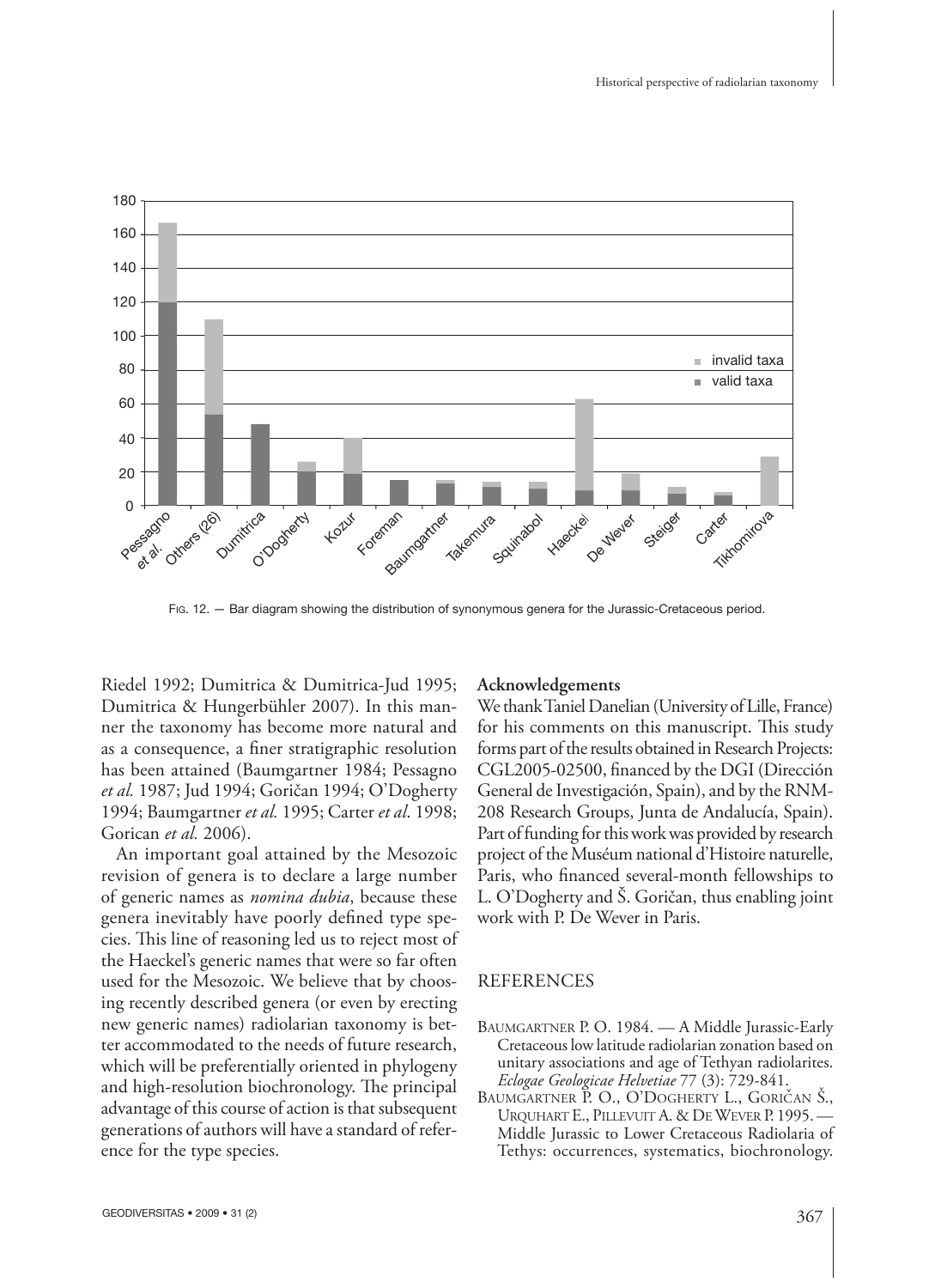*Mémoires de Géologie (Lausanne)* 23: 1-1172 p.

- BÜTSCHLI O. 1889. Kurze Uebersicht des Systems der Radiolaria, *in* Klassen und Ordnungen des Thier-Reichs. H. G. Bronn, Leipzig 1: 1946-2004.
- CAMPBELL A. S. 1954. Radiolaria, *in* MOORE R. C. (ed.), *Treatise on Invertebrate Paleontology*. Geological Society of America and University of Kansas Press, Lawrence, Kansas: 11-195.
- CARTER E. S. 1993. Biochronology and paleontology of uppermost Triassic (Rhaetian) radiolarians, Queen Charlotte Islands, British Columbia, Canada. *Mémoires de Géologie (Lausanne)* 11: 1-175.
- CARTER E. S. & HORI R. S. 2005. Global correlation of the radiolarian faunal change across the Triassic-Jurassic boundary. *Canadian Journal of Earth Sciences*  42: 777-790.
- CARTER E. S., WHALEN P. A. & GUEX J. 1998. Biochronology and paleontology of Lower Jurassic (Hettangian and Sinemurian) radiolarians, Queen Charlotte Islands, British Columbia. *Geological Survey of Canada, Bulletin* 496: 1-162.
- DE WEVER P. 1997. Radiolaires : des idées reçues aux idées acquises ou la fin d'une mauvaise réputation. *Geobios mem. spec.* 20: 207-219.
- DE WEVER P., AZEMA J. & FOURCADE E. 1994. Radiolarians and radiolarite: primary production, diagenesis and paleogeography. *Bulletin des Centres de Recherche et Exploration-Production d'Elf-Aquitaine* 18 (1): 315-379.
- DE WEVER P., DUMITRICA P., CAULET J.-P. & CARIDROIT M. 2001. — *Radio larians in the Sedimentary Record*. Gordon and Breach Science Publishers, Amsterdam, 533 p.
- DE WEVER P., O'DOGHERTY L., CARIDROIT M., DUMI-TRICA P., GUEX J., NIGRINI C. & CAULET J.-P. 2003. — Diversity of radio larian families through time. *Bulletin de la Société géologique de France* 174 (5): 453-469.
- DE WEVER P., O'DOGHERTY L. & GORICAN S. 2006. -The plankton turnover at the Permo-Triassic boundary, emphasis on radio larians. *Eclogae Geologicae Helvetiae* 99 (supplement 1): S49-S62.
- DUMITRICA P. 1970. Cryptocephalic and cryptothoracic Nassellaria in some Mesozoic deposits of Romania. *Revue roumaine de Géologie, Géophysique et Géographie (série Géologie)* 14 (1): 45-124.
- DUMITRICA P. & DE WEVER P. 1991. Assignation to Radiolaria of two Upper Jurassic species previously described as Foraminifera: systematic consequences. *Comptes Rendus de l'Académie des Sciences de Paris*, série II 312: 553-558.
- DUMITRICA P. & DUMITRICA-JUD R. 1995. *Aurisaturnalis carinatus* (Foreman), an example of phyletic gradualism among Saturnalid-type radio larians. *Revue de Micropaléontologie* 38 (3): 195-216.
- DUMITRICA P. & HUNGERBÜHLER A. 2007. *Blechschmidtia* n. gen. et *Tjerkium* n. gen., un cas de

gradualisme phylétique des Radiolaires Saturnalides du Trias. *Bulletin de la Société vaudoise des Sciences naturelles* 90 (3): 217-243.

- EHRENBERG C. G. 1838. Über die Bildung der Kreidefelsen und des Kreidemergels durch unsichtbare Organismen. *Abhandlungen der königlichen preussichen Akademie der Wissenschaften zu Berlin*: 59-147.
- GORICAN S. 1994. Jurassic and Cretaceous radiolarian biostratigraphy and sedimentary evolution of the Budva Zone (Dinarides, Montenegro). *Mémoires de Géologie (Lausanne)* 18: 1-120.
- GORIČAN S., CARTER E. S., DUMITRICA P., WHALEN P. A., HORI R. S., DE WEVER P., O'DOGHERTY L., MATSUOKA A. & GUEX J. 2006. — *Catalogue and Systematics of Pliensbachian, Toarcian and Aalenian Radio larian Genera and Species*. ZRC Publishing, Scientific Research Centre of the Slovenian Academy of Sciences and Arts, Ljubljana, 446 p.
- HAECKEL E. 1860. Über neue, lebende Radiolarien des Mittelmeeres und die dazu gehorigen Abbildungen. *Monatsberichte der königlichen preussichen Akademie der Wissenschaften zu Berlin*: 794-817.
- HAECKEL E. 1881. Entwurf eines Radiolarien-Systems auf Grund von Studien der Challenger-Radio larien. *Jenaische Zeitschrift fur Naturwissenschaft* 15: 418-472.
- HAECKEL E. 1887. Report on the Radiolaria collected by H.M.S. *Challenger* during the years 1873-1876. *Report on the Scientifi c Results of the Voyage of the H.M.S.* Challenger*, Zoology* 18: 1-1803.
- ICZN 1999. — *International Code of Zoological Nomenclature*. Fourth ed. The International Trust for Zoological Nomenclature, Natural History Museum, London, 306 p.
- JUD R. 1994. Biochronology and systematics of Early Cretaceous Radiolarian of the Western Tethys. Mé*moires de Géologie (Lausanne)* 19: 1-147.
- KARRER F. 1867. Über das Auftreten von Foraminiferen in dem älteren Schichten des Wiener Sandsteine. *Sitzungsberichte der mathematisch-naturwissenschaftlichen Classe der königlich Akademie der Wissenschaften in Wien* 55 (1): 364-368.
- KOZUR H. & MOSTLER H. 1996. Longobardian (Late Ladinian) Oertlispongidae (Radiolaria) from the Republic of Bosnia-Hercegovina and the stratigraphic value of advanced Oertlispongidae. *Geologisch Paläontologische Mitteilungen Innsbruck, Sonderband* 4: 105-193.
- LONGRIDGE L. M., CARTER E. S., SMITH P. L. & TIPPER H. W. 2007. — Early Hettangian ammonites and radiolarians from the Queen Charlotte Islands, British Columbia and their bearing on the definition of the Triassic-Jurassic boundary. *Palaeogeography, Palaeoclimatology, Palaeoecology* 244 (1-4): 142-169.
- MEYEN F. J. F. 1834. Über das Leuchten des Meeres und Beschreibung einiger Polypen und anderer niederer Tiere. Beiträge zur Zoologie, gesammelt auf einer Reise um die Erde. *Nova acta Academiae Caesareae*